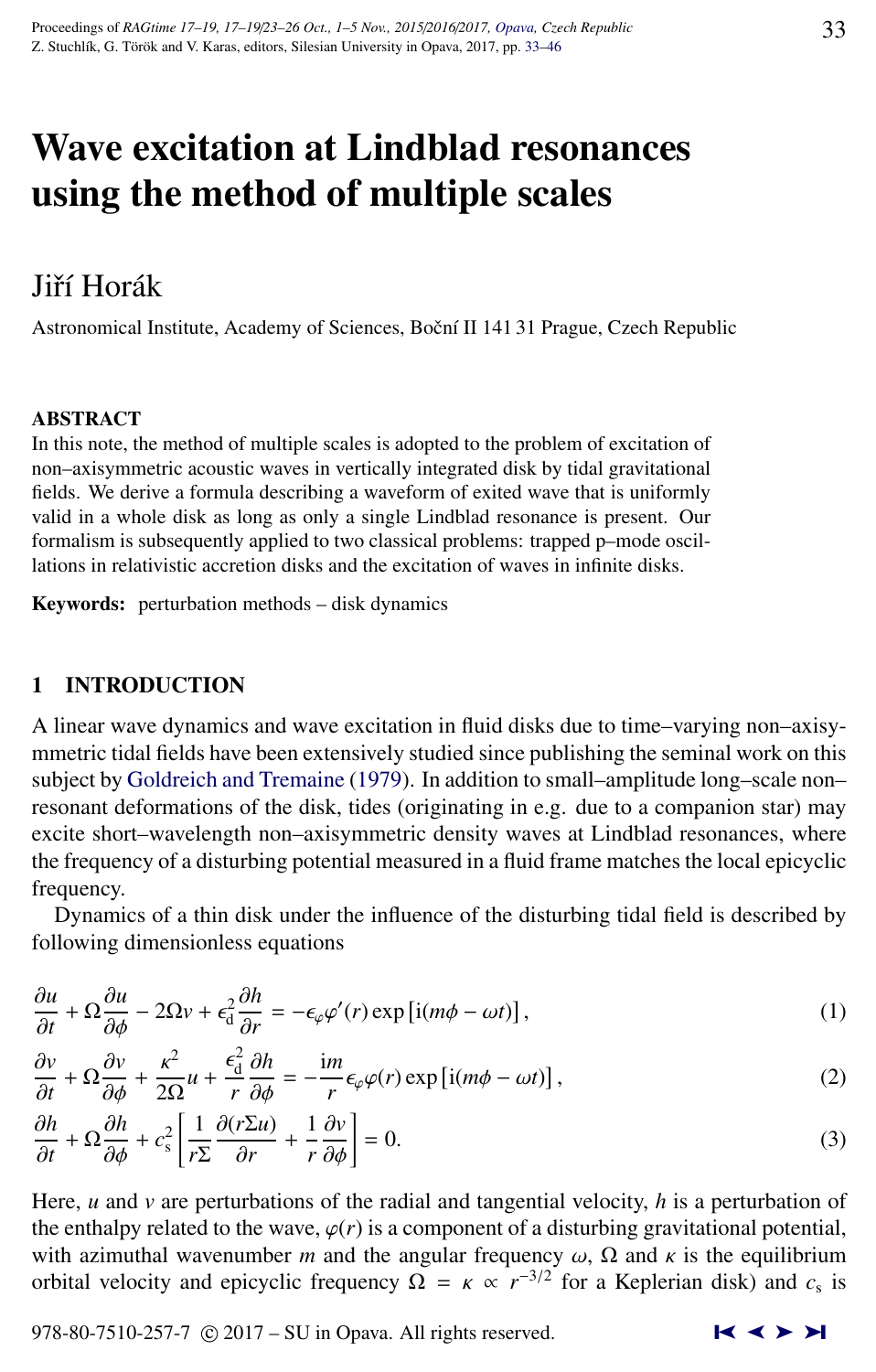<span id="page-1-0"></span>the constant sound speed (assuming the isothermal equation of state). All quantities are dimensionless, expressing ratios of corresponding dimensional physical quantities to their typical (characteristic) values. Radial distances are scaled by *r*∗, a characteristic radius that plays a role of a natural length unit. The angular frequency at this radius defines a scaling of all frequencies and introduces a natural time unit  $t_* = 1/\Omega_*$ . The velocity perturbations *u* and *v* are expressed in units *r*∗Ω∗. On the other hand, the enthalpy perturbations *h* are of the order of a local sound speed and it is natural to express them in units of  $c_{s*} = c_s(r_*)$ . Finally, Σ expresses the density in units of  $\Sigma$ <sub>\*</sub> = Σ( $r$ <sub>\*</sub>) and a disturbing gravitational potential  $\varphi$  is rescaled by its typical value, say  $\varphi_*$ . Because we introduced  $c_{s*}$  and  $\varphi_*$  independently to  $r_*$ and  $\Omega_*$ , two dimensionless parameters pops up in equations [\(1\)](#page-0-0)–[\(3\)](#page-0-0),

$$
\epsilon_{\rm d} \equiv \frac{c_{\rm s*}}{r_{\rm *}\Omega_{\rm *}}, \quad \epsilon_{\varphi} \equiv \frac{\varphi_{\rm *}}{r_{\rm *}^2\Omega_{\rm *}^2}.\tag{4}
$$

The first one is proportional to the disk aspect ratio,  $\epsilon_d \ll 1$  for thin disks. The second one expresses a relative importance of gravities of the central and perturbing object. The perturbation approach introduced in this note is appropriate in situations when both  $\epsilon_d$  and  $\epsilon_0$  are much smaller then unity.

As shown by [Goldreich and Tremaine](#page-12-0) [\(1979\)](#page-12-0), a wave of the form of  $\propto$  exp[i( $m\phi - \omega t$ )] is excited at radii, where

$$
D \equiv \kappa^2 - (\omega - m\Omega)^2 = -[\omega - (m\Omega - \kappa)] [\omega - (m\Omega + \kappa)] = 0,
$$
\n(5)

from which we find  $\omega = m\Omega \pm \kappa$ . The upper/lower sign corresponds to the outer/inner Lindblad resonance. We assume that a single Lindblad resonance exists inside the disk and denote the corresponding radius  $r = r<sub>L</sub>$ . Our task is to find a waveform corresponding to the excited wave.

## 2 SCALING THE VARIABLES, FAST RADIUS

We approach this problem using the method of multiple scales. In addition to the slow radial variable *r*, we introduce a fast radial coordinate *x* as

$$
x \equiv \chi(r)/\delta,\tag{6}
$$

where  $\delta \ll 1$  is a free small parameter and  $\chi(r)$  is a "normally" varying function of *r* (i.e. to depend on both  $r$  and  $x$ . We just assume that derivatives of the solutions with respect to  $\alpha(r) = O(1)$ ). Both  $\delta$  and  $\chi(r)$  will be determined later. We allow the solutions *u*, *v* and *h* and **h** and *r*. We just assume that derivatives of the solutions with respect to *r* and *x* does not change the order in  $\delta$ , that is we assume that  $\partial/\partial x$  and  $\partial/\partial r$  applied to the solutions remains of the order of unity. Hence, variations with respect to *x* correspond to fast (oscillatory) changes, while those with respect *r* describe slow (secular) changes of the solutions (for example in the local wavelength).

The radial derivative ∂/∂*<sup>r</sup>* is substituted by

| $\frac{\partial}{\partial r} \rightarrow \frac{\partial}{\partial r} + \frac{\chi'}{\delta} \frac{\partial}{\partial x}.$ |  |
|---------------------------------------------------------------------------------------------------------------------------|--|
|                                                                                                                           |  |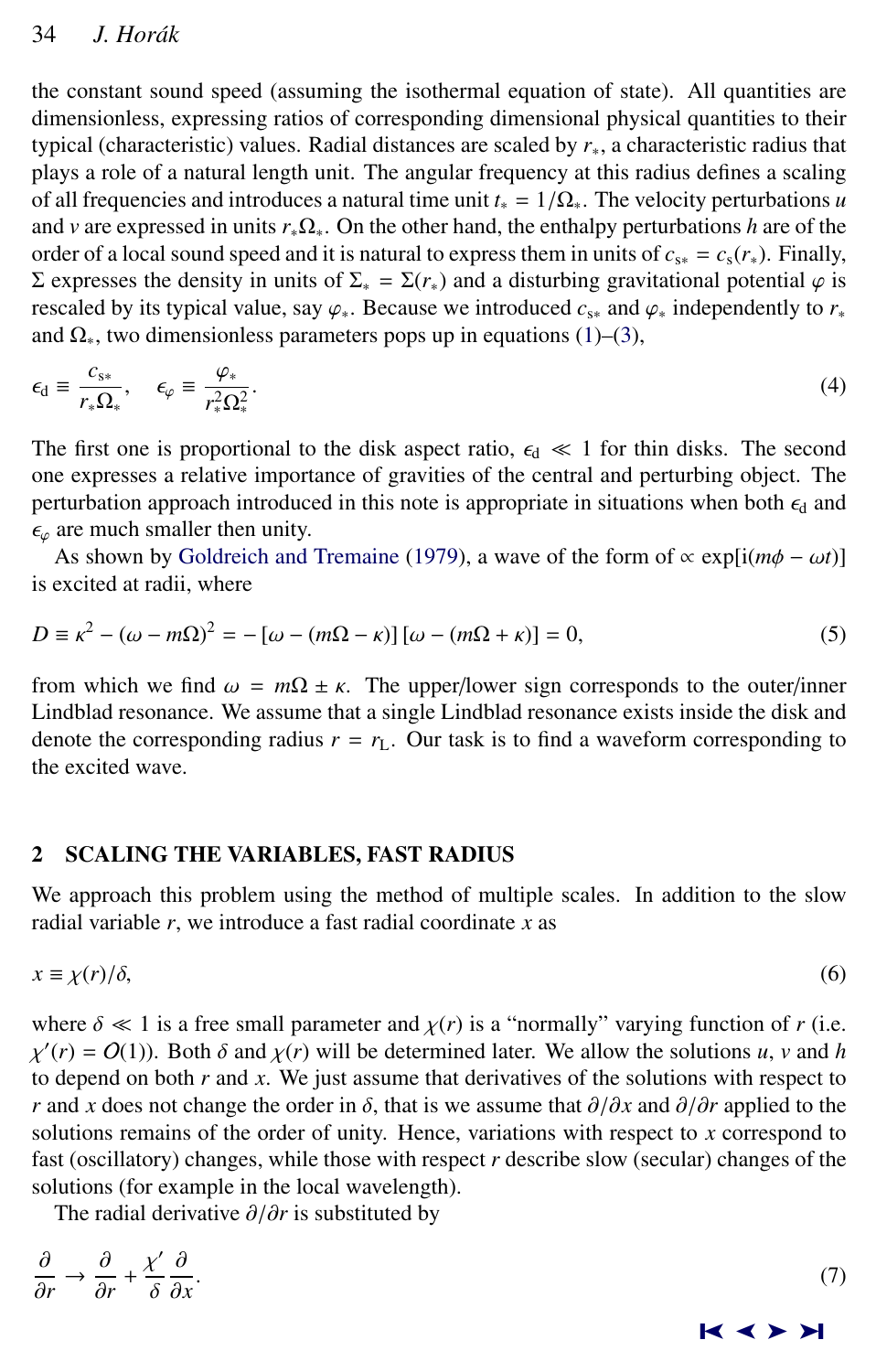<span id="page-2-0"></span>In addition, we assume the dependence  $\propto$  exp[i( $m\phi - \omega t$ )] of the solution variables *u*, *v* and *h* on time and azimuth and rescale them as

$$
u(r, \phi, t) = \epsilon_u \hat{u}(r, x) e^{i(m\phi - \omega t)},
$$
\n(8)

$$
v(r, \phi, t) = \epsilon_u \hat{v}(r, x) e^{i(m\phi - \omega t)},
$$
\n(9)

$$
h(r, \phi, t) = \epsilon_h \hat{h}(r, x) e^{i(m\phi - \omega t)}.
$$
\n(10)

A relation of the additional scaling parameters  $\delta$ ,  $\epsilon_u$  and  $\epsilon_h$  to  $\epsilon_\varphi$  and  $\epsilon_d$  will be found using a dominant–balance argument. Introducing the Doppler–shifted frequency  $\tilde{\omega}(r)$  =  $ω - mΩ(r)$ , substituting (8)–(10) into [\(1\)](#page-0-0)–[\(3\)](#page-0-0) and factorizing out the time and azimuthal dependence, we obtain

$$
\epsilon_{\mu} \left( -i\tilde{\omega}\hat{u} - 2\Omega\hat{v} \right) + \frac{\epsilon_{\mu}\epsilon_{h}}{\delta} \chi' \frac{\partial \hat{h}}{\partial x} + \epsilon_{d}^{2} \epsilon_{h} \frac{\partial \hat{h}}{\partial r} = -\epsilon_{\varphi} \varphi',
$$
\n(11)

$$
\epsilon_u \left( \frac{\kappa^2}{2\Omega} \hat{u} - i \tilde{\omega} \hat{v} \right) + \epsilon_d^2 \epsilon_h \frac{im}{r} \hat{h} = -\epsilon_\varphi \frac{im}{r} \varphi,
$$
\n(12)

$$
- i\epsilon_h \tilde{\omega}\hat{h} + \frac{\epsilon_u}{\delta} c_s^2 \chi' \frac{\partial \hat{u}}{\partial x} + \epsilon_u c_s^2 \left[ \frac{1}{r \Sigma} \frac{\partial (r \Sigma \hat{u})}{\partial r} + \frac{im}{r} \hat{v} \right] = 0.
$$
 (13)

The first two equations are algebraic in  $\hat{u}$  and  $\hat{v}$ . Eliminating  $\hat{u}$  from them, we find

$$
i\epsilon_{\mu}D\hat{u} + \frac{\epsilon_{d}^{2}\epsilon_{h}}{\delta}\tilde{\omega}\chi'\frac{\partial\hat{h}}{\partial x} + \epsilon_{d}^{2}\epsilon_{h}\left(\tilde{\omega}\frac{\partial\hat{h}}{\partial r} - \frac{2m\Omega}{r}\hat{h}\right) = -\epsilon_{\varphi}\left(\tilde{\omega}\varphi' - \frac{2m\Omega}{r}\varphi\right).
$$
 (14)

The variable  $D = \kappa^2 - \tilde{\omega}^2$  vanishes at  $r = r_L$ , a position of Lindblad resonance. We want our solution to be valid also at this radius. Therefore it is reasonable to set our solution to be valid also at this radius. Therefore it is reasonable to set

$$
D = \chi(r)\mathcal{D}(r) = \delta\mathcal{D}(r)x\tag{15}
$$

with

 $\chi(r_{\rm L}) = 0.$  (16)

Here  $\mathcal{D}(r)$  is a positive function of the slow radius r of the order of unity. Therefore, in the vicinity of  $r<sub>L</sub>, \chi(r)$  is either increasing or decreasing function depending on the type of the Lindblad resonance. The inner Lindblad resonance corresponds to  $\chi'(r_L) > 0$ , while  $\chi'(r_L) > 0$  for the the outer one. In the latter case, x increases with decreasing r as can be seen from equation [\(6\)](#page-1-0). Hence, we adopt a convention of  $x$  being negative in the wave  $f'(r_L) < 0$  for the the outer one. In the latter case, *x* increases with decreasing *r* as can propagation region and positive in the wave evanescent region.

We next proceed with the dominant balance argument. We identify the essential terms in the governing equations and adjust the small parameters  $\epsilon_{u}$ ,  $\epsilon_{h}$  and  $\delta$  accordingly, so that they appear in the leading order of the expansion. In the case of equation (13), it is clear that the first term must balance the second one, because the third one is always less important than the second. Keeping just one of the first two terms in the leading order would result in trivial solution (either  $\hat{h}$  or  $\partial \hat{u}/\partial x$  would be zero in the leading order).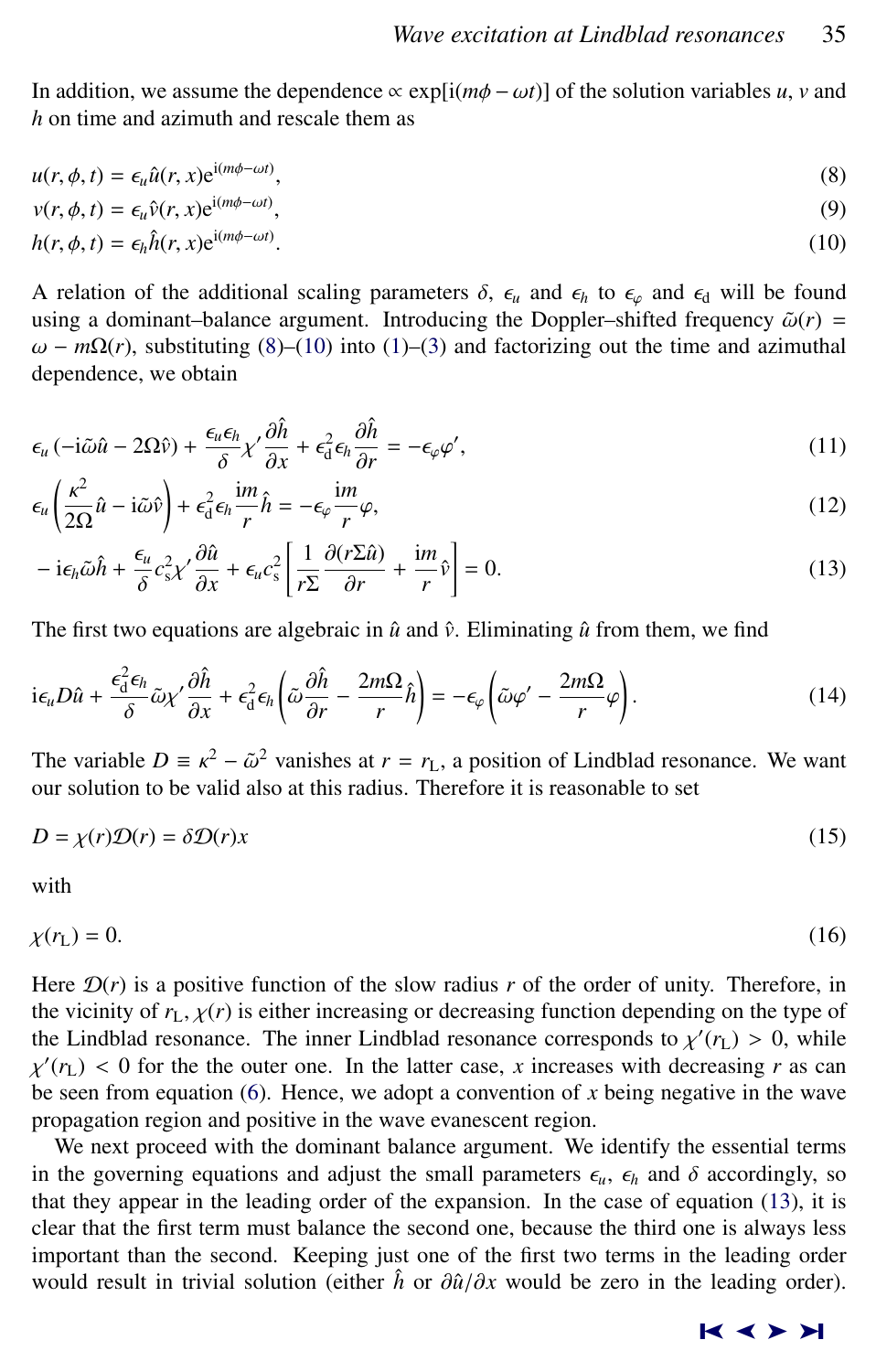<span id="page-3-0"></span>Hence, we require  $\epsilon_u = O(\epsilon_h/\delta)$ . The same argument applies to the equation [\(14\)](#page-2-0), where we again has to balance the first and the second term in the leading approximation in order to keep a nontrivial dependence of the leading–order solution on the fast variable *x*. This leads to a requirement  $\epsilon_u = O(\epsilon_d^2 \epsilon_h/\delta^2)$ . Finally, we want the forcing terms in equation [\(14\)](#page-2-0) that involves the gravitational-field perturbation to which the disk reacts to appear in the that involves the gravitational–field perturbation to which the disk reacts to appear in the leading order as well, this imply  $\epsilon_{\rm u} = O(\epsilon_{\varphi}/\delta)$ . To sum up, we introduce the scaling

$$
\delta = \epsilon_{\rm d}^{2/3}, \quad \epsilon_{\rm u} = \frac{\epsilon_{\varphi}}{\delta}, \quad \epsilon_{\rm h} = \frac{\epsilon_{\varphi}}{\delta^2}.
$$

The magnitude of all terms in equations [\(14\)](#page-2-0), [\(12\)](#page-2-0) and [\(13\)](#page-2-0) is then proportional to  $\epsilon_{\varphi}$ , that can be factorized out Upon dividing equation (14) by  $\mathcal{D}(r)$  we obtain can be factorized out. Upon dividing equation [\(14\)](#page-2-0) by  $\mathcal{D}(r)$ , we obtain

$$
ix\hat{u} + \frac{\tilde{\omega}\chi'}{\mathcal{D}}\frac{\partial\hat{h}}{\partial x} + \frac{\delta}{\mathcal{D}}\left(\tilde{\omega}\frac{\partial\hat{h}}{\partial r} - \frac{2m\Omega}{r}\hat{h}\right) = \Phi(r)
$$
\n(18)

$$
\frac{\kappa^2}{2\Omega}\hat{u} - i\tilde{\omega}\hat{v} + \delta\frac{\mathrm{i}m}{r}\hat{h} = -\delta\frac{\mathrm{i}m}{r}\varphi,\tag{19}
$$

$$
-i\tilde{\omega}\hat{h} + c_s^2 \chi' \frac{\partial \hat{u}}{\partial x} + \delta c_s^2 \left[ \frac{1}{r \Sigma} \frac{\partial (r \Sigma \hat{u})}{\partial r} + \frac{im}{r} \hat{v} \right] = 0,
$$
 (20)

where

$$
\Phi(r) \equiv \frac{1}{D} \left( \tilde{\omega}\varphi' - \frac{2m\Omega}{r} \varphi \right). \tag{21}
$$

Finally, for the reasons that will be obvious later, it is necessary to involve the fast scale *x* also in the slowly varying function  $\Phi(r)$  on the right–hand side of equation (18). Whe therefore rewrite it as

$$
\Phi(r) = \Phi_0(r) + \chi(r)\Phi_1(r) \equiv \Phi_0(r) + \delta\Phi_1(r)x.
$$
\n(22)

The exact form of function  $\Phi_0(r)$  will be determined later, once determined the function  $\Phi_1(r)$  is given by

$$
\Phi_1(r) = \frac{1}{\chi(r)} [\Phi(r) - \Phi_0(r)] \,. \tag{23}
$$

Equations (18)–(20) are now suitable for the perturbative solution.

## 3 PERTURBATIVE SOLUTION

We assume the solutions  $\hat{u}$ ,  $\hat{v}$  and  $\hat{h}$  of the form of power series in terms of  $\delta$ ,

$$
\hat{u} = u_0 + \delta u_1 + \dots, \quad \hat{v} = v_0 + \delta v_1 + \dots, \quad \hat{h} = h_0 + \delta h_1 + \dots
$$
 (24)

Substituting these expansions into equations (18)–(20) and comparing the terms of the same order of  $\delta$ , we obtain equations leading the approximations of various orders. For our purposes it is sufficient to consider only zeroth order (leading) and first order equations.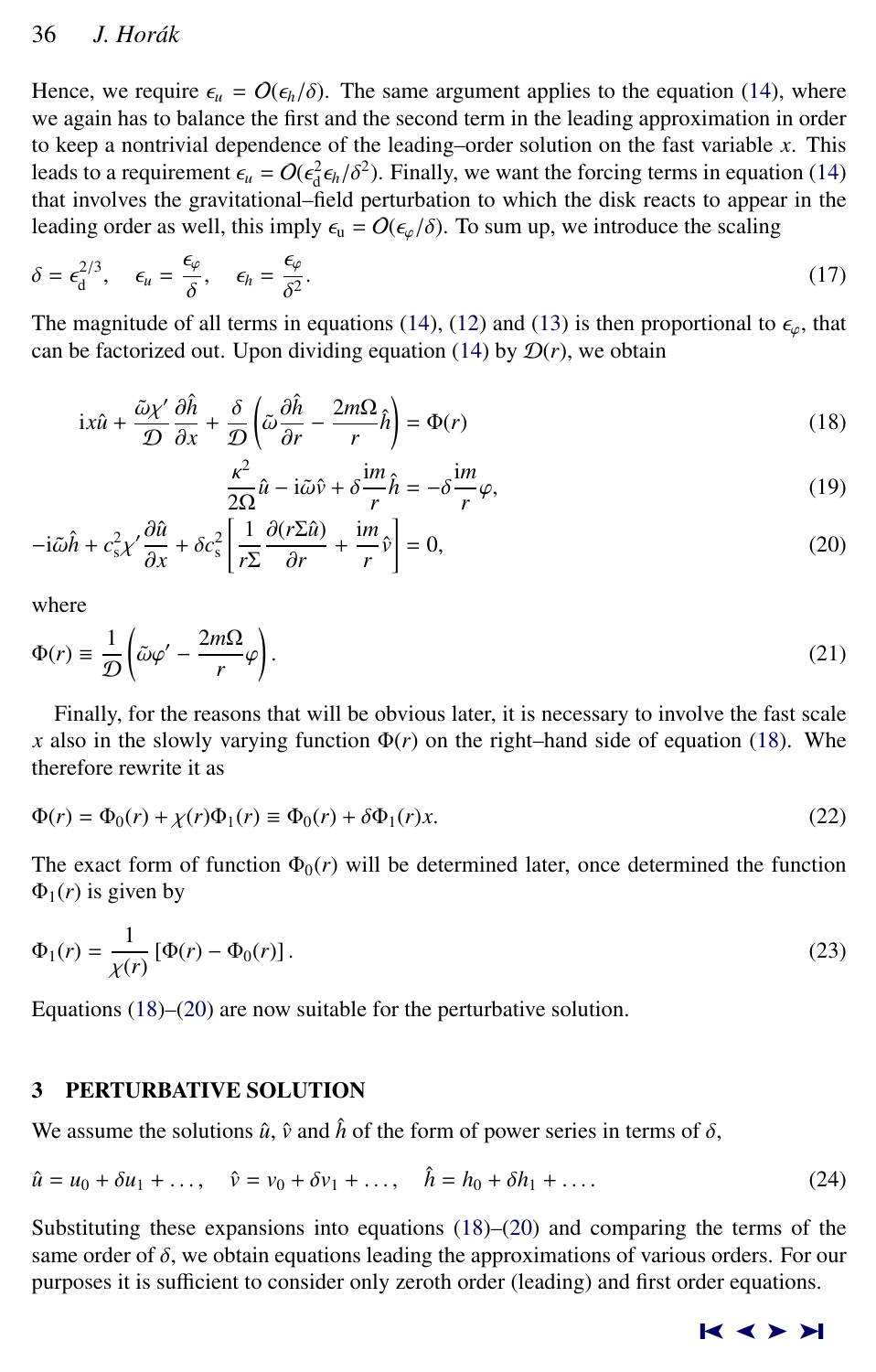# <span id="page-4-0"></span>3.1 Zeroth order

The zeroth–order equations are

$$
ixu_0 + \frac{\tilde{\omega}\chi'}{\mathcal{D}}\frac{\partial h_0}{\partial x} = \Phi_0, \quad \frac{\kappa^2}{2\Omega}u_0 - i\tilde{\omega}v_0 = 0, \quad -i\tilde{\omega}h_0 + c_s^2\chi'\frac{\partial u_0}{\partial x} = 0.
$$
 (25)

Hence,

$$
\frac{(c_s \chi')^2}{\mathcal{D}} \frac{\partial^2 u_0}{\partial x^2} - xu_0 = i \Phi_0.
$$
\n(26)

We still have a freedom to chose  $\chi(r)$ . A natural choice is to put

$$
\frac{(c_s \chi')^2}{D} = \frac{\chi (c_s \chi')^2}{D} = 1,
$$
\n(27)

what together with the condition [\(16\)](#page-2-0) leads to

$$
\chi(r) = \left[\frac{3}{2} \int_{r_0}^r q(r') dr'\right]^{2/3}, \quad q(r) = \frac{\sqrt{D}}{c_s}.
$$
 (28)

This brings the equation (26) to the form

$$
\frac{\partial^2 u_0}{\partial x^2} - xu_0 = i\Phi_0,\tag{29}
$$

which is just the inhomogeneous Airy equation. Its general solution reads

$$
u_0(r, x) = A(r)Ai(x) + B(r)Bi(x) - i\pi \Phi_0(r)Gi(x),
$$
\n(30)

where  $Ai(x)$ ,  $Bi(x)$  and  $Gi(x)$  are Airy functions and  $A(r)$  and  $B(r)$  are integration constants whose dependence on the slow variable will be determined in the next order of approximation. The other variables follow easily,

$$
v_0 = \frac{i\kappa^2}{2\Omega\tilde{\omega}}u_0, \quad h_0 = -\frac{ic_s^2\chi'}{\tilde{\omega}}\frac{\partial u_0}{\partial x}.
$$
\n(31)

# 3.2 First order

In the first order, we have to solve following equations

$$
ixu_1 + \frac{\tilde{\omega}\chi'}{\mathcal{D}}\frac{\partial h_1}{\partial x} = \frac{\tilde{\omega}}{\mathcal{D}}\frac{\partial h_0}{\partial r} + \frac{2m\Omega}{r}h_0 + x\Phi_1(r),\tag{32}
$$

$$
\frac{\kappa^2}{2\Omega}u_1 - i\tilde{\omega}v_1 = -\frac{im}{r}\varphi,\tag{33}
$$

$$
-i\tilde{\omega}h_1 + c_s^2 \chi' \frac{\partial u_1}{\partial x} = -c_s^2 \left[ \frac{1}{r \Sigma} \frac{\partial (r \Sigma u_0)}{\partial r} + \frac{im}{r} v_0 \right].
$$
\n(34)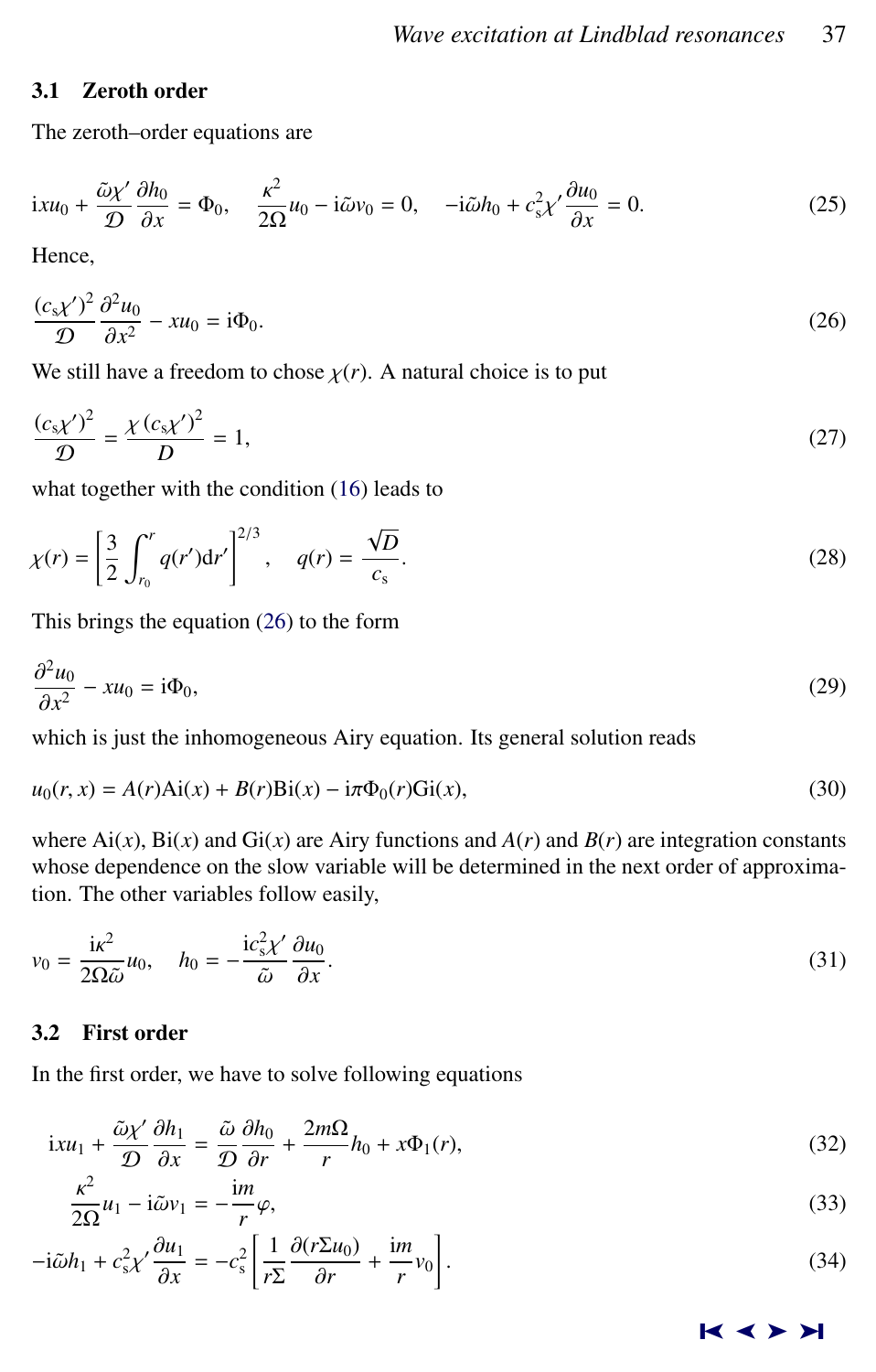<span id="page-5-0"></span>After some algebra and using the equation [\(28\)](#page-4-0), one finds

$$
\frac{\partial^2 u_1}{\partial x^2} - xu_1 = -\frac{1}{\chi'} \left( \frac{d}{dr} \ln \frac{r \Sigma \chi'}{\tilde{\omega}^2} \right) \frac{\partial u_0}{\partial x} - \frac{2}{\chi'} \frac{\partial^2 u_0}{\partial r \partial x} + ix\Phi_1(r). \tag{35}
$$

When the zeroth–order solutions are substituted into this equation, one finally obtains

$$
\frac{\partial^2 u_1}{\partial x^2} - xu_1 = -\frac{2}{\chi'\psi} \left[ \frac{d(\psi A)}{dr} Ai'(x) + \frac{d(\psi B)}{dr} Bi'(x) - i\pi \frac{d(\psi \Phi_0)}{dr} Gi'(x) \right] \n+ ix\Phi_1(r)
$$
\n(36)

with

$$
\psi(r) \equiv \frac{\sqrt{r \Sigma \chi'}}{\tilde{\omega}} = \frac{\sqrt{r \Sigma q}}{\tilde{\omega}} \chi^{-1/4}.
$$
\n(37)

We are interested in a particular solution of this equation as the solutions of the homogeneous equation can be absorbed into zeroth order approximation  $u_0$ . Due to linearity, a particular solution will be sum of particular solutions to all individual terms on the right– hand side. The first three terms consist of slowly varying functions of *r* multiplied by derivatives of Airy functions. The corresponding particular solutions will be thus given by the Airy functions multiplied by  $x/2$ . This will cause non–uniformity in our expansion at  $x = O(1/\delta)$ , when the first order approximation  $u_1$  becomes equally important as the zeroth order one  $u_0$ . Our strategy is therefore to introduce suitably varying functions  $A(r)$ ,  $B(r)$ and  $\Phi_0(r)$  in order to kill these terms and avoid the non–uniformity of the final expansion. This leads us to require *A*(*r*), *B*(*r*) and  $\Phi_0(r)$  to vary as  $\propto \psi(r)^{-1}$ ,

$$
A(r) = \frac{a}{\psi(r)}, \quad B(r) = \frac{b}{\psi(r)}, \quad \Phi_0(r) = \frac{\psi_L \Phi_L}{\psi(r)},
$$
\n
$$
(38)
$$

where *a* and *b* are constants that must be determined from boundary conditions and the index 'L' denotes evaluation of the corresponding quantity at  $r<sub>L</sub>$ . Note that

$$
\psi_{\rm L} \Phi_{\rm L} = \left(\frac{\sqrt{r\Sigma}}{\kappa}\right)_{\rm L} \left(\tilde{\omega}\varphi' - \frac{2m\Omega}{r}\varphi\right)_{\rm L}.
$$
\n(39)

Equation (38) describes slow (secular) evolution of the amplitudes of individual Airy functions with changing radius. At this point, it is also obvious why we imposed the decompo-sition [\(22\)](#page-3-0) on the potential function  $\Phi(r)$ . Keeping it in its original form in the zeroth–order equations would lead to appearance of the unavoidable secular term  $\alpha x \Phi(r) Gi(x)$  in the first–order approximation and would result in the non–uniform expansion.

The particular solution of equation (36) after elimination of the secular terms using (38) reads

$$
u_1(r,x) = -\mathrm{i}\Phi_1(r) = -\frac{\mathrm{i}}{\chi(r)} \left[ \Phi(r) - \frac{\psi_L \Phi_L}{\psi(r)} \right].\tag{40}
$$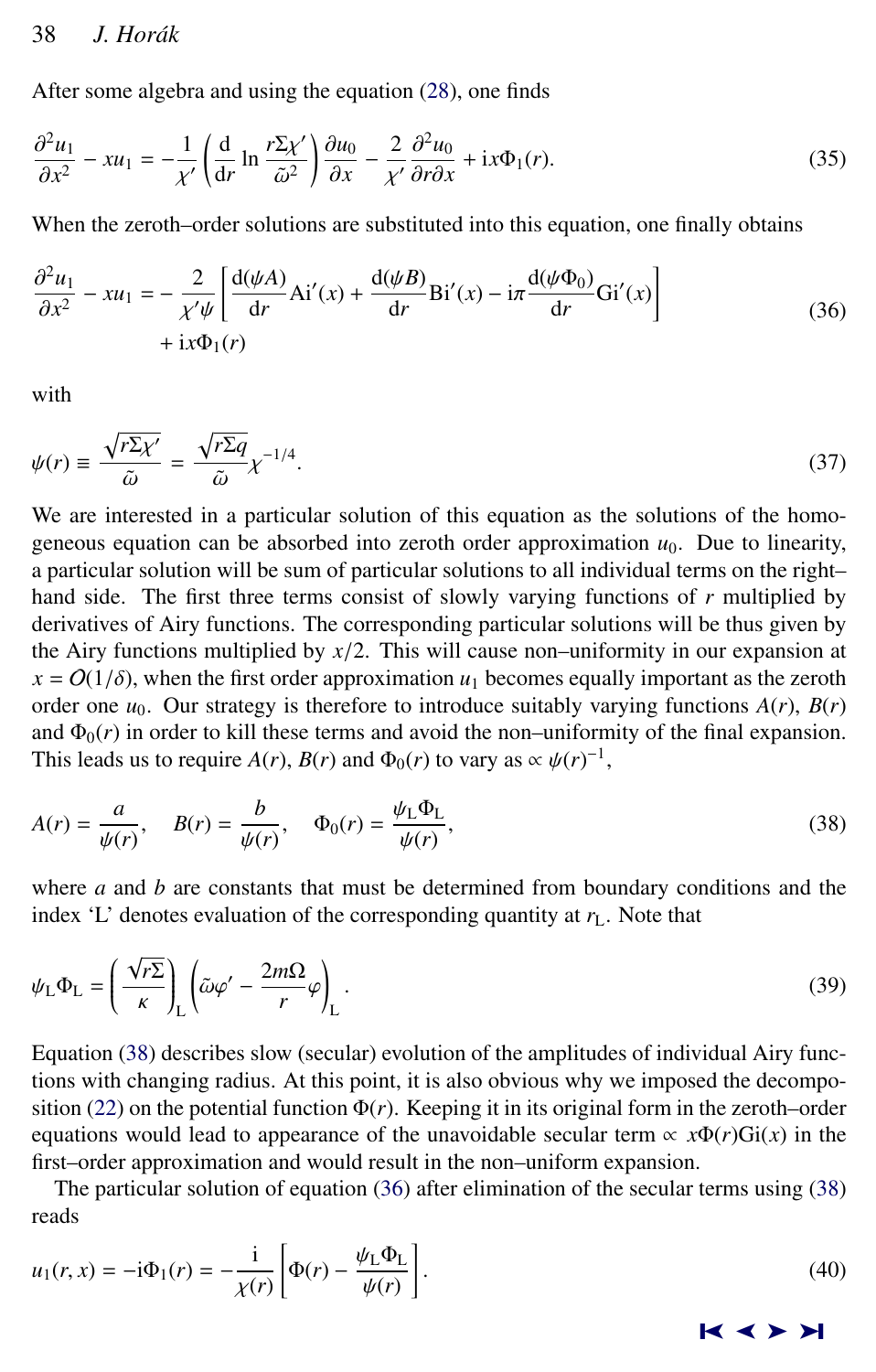#### <span id="page-6-0"></span>3.3 Uniform approximation

Putting equations [\(30\)](#page-4-0), [\(38\)](#page-5-0), [\(28\)](#page-4-0) and [\(40\)](#page-5-0) together, we find the final solution valid up to the first order in the perturbation parameter  $\delta$ ,

$$
\hat{u}(r, x) = \frac{\tilde{\omega}}{\sqrt{r \Sigma q}} \chi^{1/4} \left[ a \text{Ai}(x) + b \text{Bi}(x) - i \pi \psi_{\text{L}} \Phi_{\text{L}} \text{Gi}(x) \right] - \frac{i \delta}{\chi(r)} \left[ \Phi(r) - \frac{\psi_{\text{L}} \Phi_{\text{L}}}{\psi(r)} \right].
$$
\n(41)

The expression (41) represents an uniform approximation of the waveform of perturbation that is valid in the whole disk as far as a single Lindblad resonance is present. The case of several Lindblad resonances will be treated in the section [4.3.](#page-10-0) The constants *a* and *b* can be chosen freely according to the boundary conditions imposed on the perturbation at disk boundaries. In the following sections 4.1 and [4.2](#page-8-0) we give two specific examples.

#### 4 APPLICATIONS

#### 4.1 Frequencies of trapped p–modes in relativistic disks

In thin relativistic disks, the acoustic waves can be trapped between the inner edge of the disk and the inner Lindblad resonance establishing the standing wave patterns, so called p– modes. The frequencies of these modes take discrete values  $\omega_n$  that are given by physical conditions of the flow at the disk inner edge located at the marginally stable orbit  $r_{\text{ms}}$  [\(Kato](#page-12-0) [and Fukue,](#page-12-0) [1980;](#page-12-0) [Nowak and Wagoner,](#page-13-0) [1991;](#page-13-0) [Wagoner,](#page-13-0) [1999\)](#page-13-0). Thus measuring their values may serve as another important probe into physical properties of the accreted matter in the very vicinity of relativistic objects. The frequencies of the lowest order p–modes (i.e. those with low number of nodes in the radial direction) are always close to  $m\Omega(r_{\text{ms}})$ and their propagation regions are rather narrow. On the other hand they occupy portions of a disk from which most of the radiation emerges and thus they may still be observed. Moreover, if the underlying compact object is a neutron star, these modes may likely strongly modulate accretion rate of a falling matter and therefore contribute significantly to the vari-ability of the emission from its surface [\(Paczynski,](#page-13-0) [1987;](#page-13-0) Horák, [2005;](#page-12-0) [Abramowicz et al.,](#page-12-0) [2007\)](#page-12-0).

Here we derive an approximate formula for the discrete frequency spectra of both, axisymmetric and nonaxisymmetric p–modes. For simplicity, we assume that the disk is terminated at  $r_{\text{ms}}$  and fix the inner boundary condition to be  $u(r_{\text{ms}}) = 0$ . As we consider free oscillations, we put  $\Phi(r) = 0$  and  $\Phi_{\text{L}} = 0$  in equation (41). Because the solution has to be bounded, we also cut off its divergent part proportional to  $Bi(x)$  by putting  $b = 0$ . The waveform (eigenfunction) of the p–mode is thus roughly described by

$$
\hat{u}(r,x) = \frac{a\tilde{\omega}}{\sqrt{r\Sigma q}} \chi^{1/4} \text{Ai}(x),\tag{42}
$$

where  $a$  is now an arbitrary normalization constant and  $x$  is given by equations [\(6\)](#page-1-0) and [\(28\)](#page-4-0).

The inner Lindblad resonance corresponds to  $x = 0$ , while  $x = x_{\text{ms}}$  corresponds to the disk inner boundary. The value of  $x_{\text{ms}}$  depends on the frequency  $\omega$  of the oscillations, hence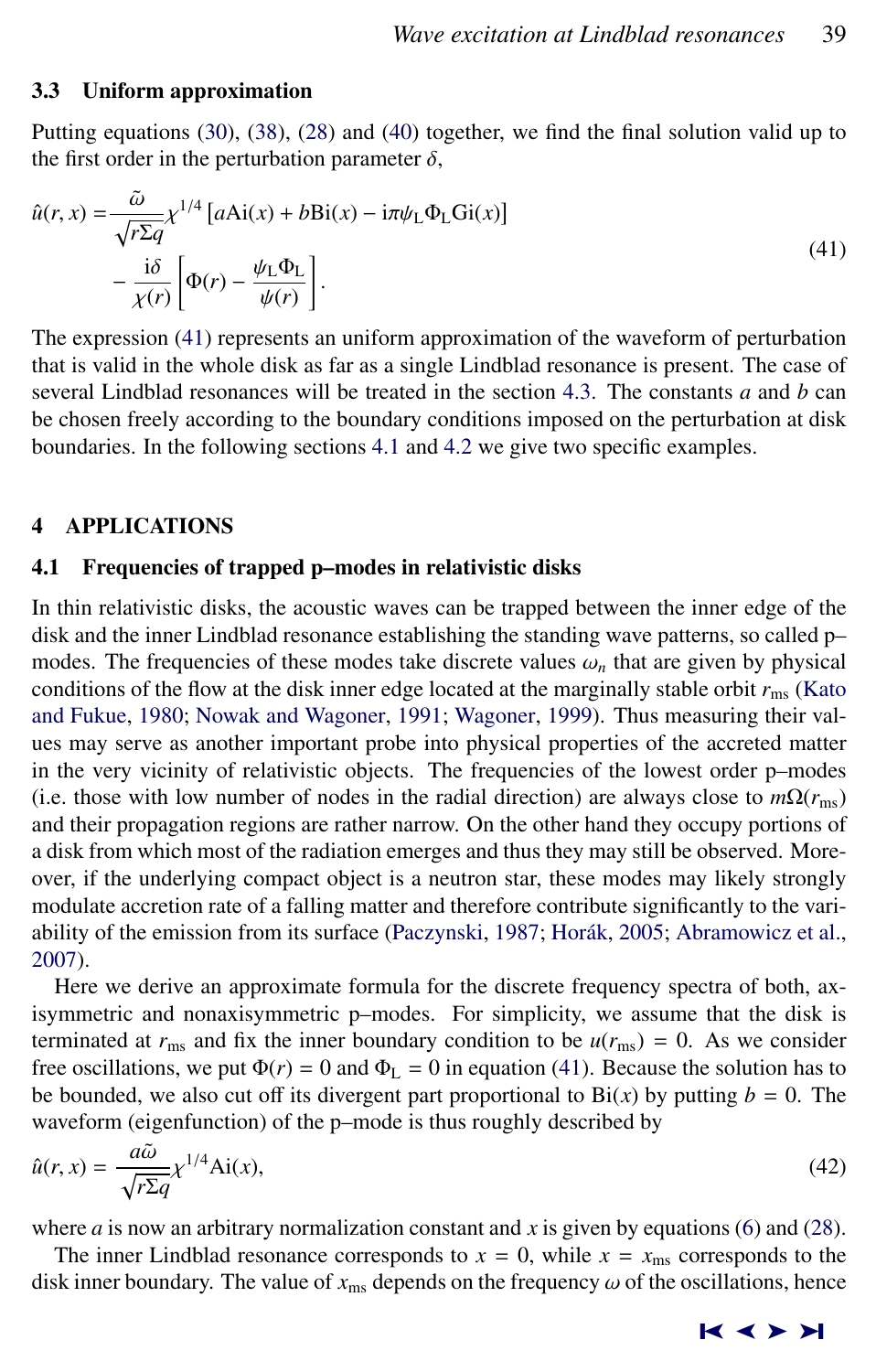<span id="page-7-0"></span> $x_{\text{ms}} = x_{\text{ms}}(\omega)$ . Because we demand vanishing velocity perturbation at the inner edge, the discrete modes have to correspond to the points  $x_n$ , where the Airy function vanishes. Thus

$$
x_{\text{ms}}(\omega_n) = x_n, \quad \text{Ai}(x_n) = 0. \tag{43}
$$

From the theory of Airy functions, it follows that

$$
x_n \approx -\left[\frac{3\pi}{8}(4n+3)\right]^{2/3}, \quad n = 0, 1, 2, \dots. \tag{44}
$$

Therefore, our task is to evaluate the function  $x_{\text{ms}}(\omega)$ . As we expect  $\omega$  close to  $m\Omega_{\text{ms}}$ , we put

$$
\omega = m\Omega_{\rm ms} + \delta^{\alpha}\omega_1,\tag{45}
$$

where  $\alpha > 0$  will be specified later on. Close to  $r_{\text{ms}}$  the orbital and epicyclic frequencies can be approximated as

$$
\Omega(r) \approx \Omega_{\text{ms}} + \Omega_1 (r - r_{\text{ms}}), \quad \kappa^2(r) \approx \kappa_1^2 (r - r_{\text{ms}}), \tag{46}
$$

where

$$
\Omega_1 \equiv \left(\frac{d\Omega}{dr}\right)_{\text{ms}}, \quad \kappa_1^2 \equiv \left(\frac{dk^2}{dr}\right)_{\text{ms}}.\tag{47}
$$

Introducing a scaled variable  $\rho$  using  $r = r_{\text{ms}} + \delta^{\beta} \rho$ , we obtain

$$
D = \kappa^2 - \tilde{\omega}^2 = \delta^\beta \kappa_1^2 \rho - \delta^{2\alpha} \omega_1^2 - 2\delta^{\alpha+\beta} m \Omega_1 \omega_1 \rho - \delta^{2\beta} m \Omega_1^2 \rho^2.
$$
 (48)

The last two terms are obviously sub–dominant with respect to the first one and will be neglected further on. At the Lindblad resonance  $D = 0$ . This can be achieved only by balancing the first two terms giving  $\beta = 2\alpha$ . In terms of  $\rho$  the position of the resonance corresponds to

$$
\rho_{\rm L} = \frac{\omega_1^2}{\kappa_1^2}.\tag{49}
$$

The integral in equation [\(28\)](#page-4-0) may be therefore evaluated as

$$
\int_{r_0}^{r_{\rm ms}} \frac{\sqrt{D}}{c_s} dr' = -\frac{\delta^{3\beta/2}}{c_s} \int_0^{\rho_{\rm L}} \sqrt{\kappa_{\rm 1}^2 \rho' - \omega_{\rm 1}^2} \, d\rho' = -\delta^{3\beta/2} \frac{2i\omega_{\rm 1}^3}{3c_s \kappa_{\rm 1}^2}.
$$
\n(50)

Therefore,

$$
x_{\rm ms}(\omega) = -\frac{\omega_1^2}{\left(c_s \kappa_1^2\right)^{2/3}},\tag{51}
$$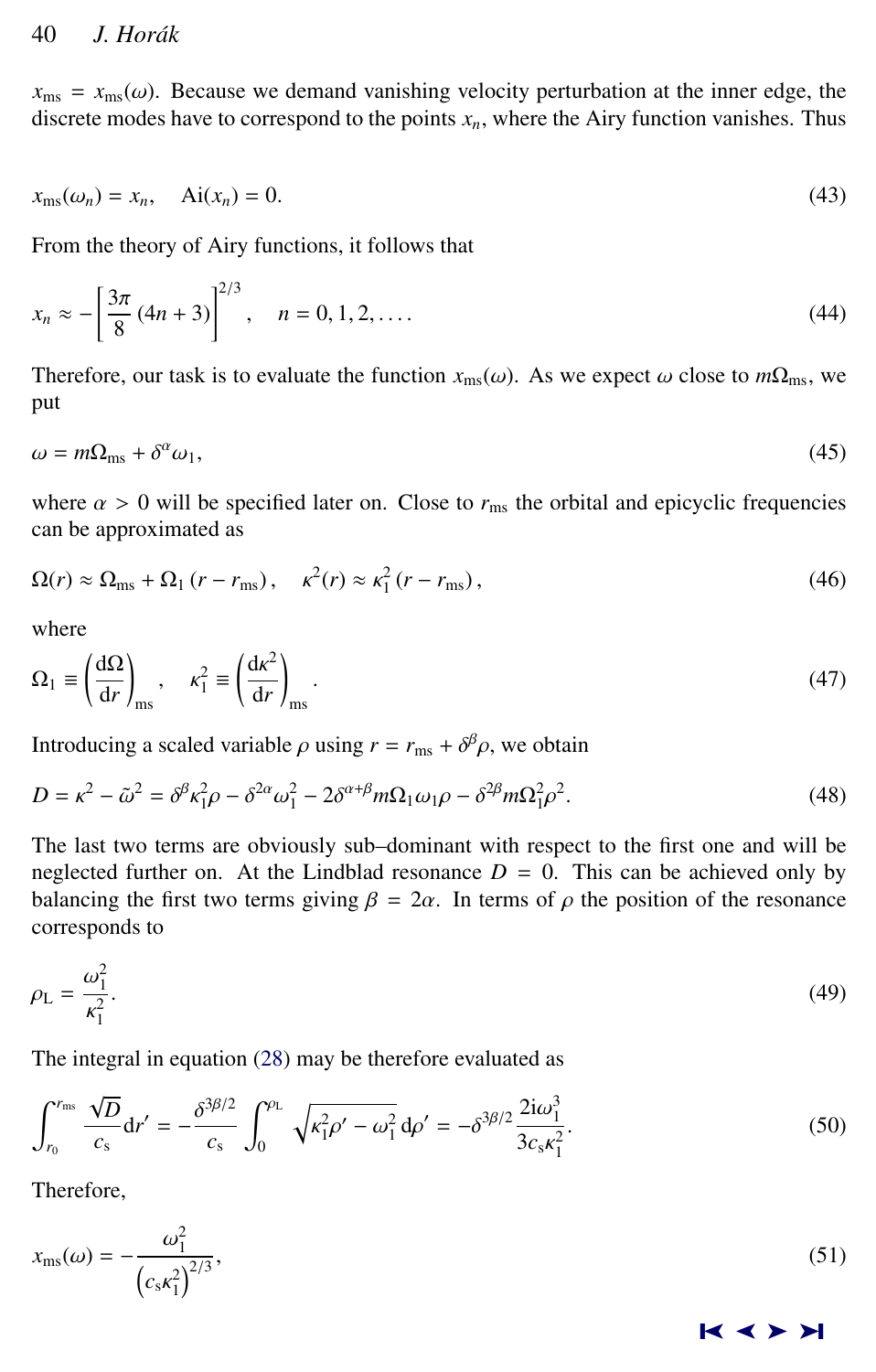<span id="page-8-0"></span>

Figure 1. The spectrum of the lowest–order trapped axisymmetric p–modes in a relativistic thin disk surrounding the Schwarzschild black hole according to formula (52). The left and right panel shows the case of the axisymmetric and non–axisymmetric  $(m = 1)$  modes, respectively. The oscillations are trapped between the disk inner edge at  $r = r_{\text{ms}} = 6M$  and the inner Lindblad resonance located at positions, where the Doppler–shifted oscillation frequency  $|\tilde{\omega}|$  matches the local epicyclic frequency  $\kappa(r)$  (shown by solid lines). The approximate positions of the inner Lindblad resonance used in the calculations are shown by the dashed lines. The frequencies of the four discrete modes are calculated for the sound speed  $c_s = 10^{-3} (r\Omega)_{\text{ms}}$ .

where we have set  $\beta = 1$ , in order to obtain  $x_{\text{ms}}$  of the order of unity. Finally, from the conditions  $(43)$  and  $(44)$  and using  $(45)$  we get,

$$
\omega = m\Omega_{\rm ms} \pm \epsilon_{\rm d}^{1/3} \left[ \frac{3\pi}{8} (4n+3) \left( c_{\rm s} \kappa_1^2 \right) \right]^{1/3} . \tag{52}
$$

The eigenfrequencies and eigenfunctions calculated using (52) and [\(42\)](#page-6-0) for the lowest– order axisymmetric modes ( $n \leq 4$ ) are shown in Fig. 1. For the epicylic frequency, we have used  $\kappa(r) = (1 - r_{\rm ms}/r)^{1/2} \Omega(r)$  with  $r_{\rm ms} = 6M$  suitable for the Schwarzschild black<br>hole. The dashed line shows positions of the inner Lindblad resonance based on our anhole. The dashed line shows positions of the inner Lindblad resonance based on our approximation of  $\kappa(r)$  using the square–root function (see eq. [\(46\)](#page-7-0)). The formula describes the eigenfrequencies well the lowest–order modes with small propagation regions, as the trapping cavity opens up, our simple approximation of the epicyclic frequency ceases to describe its real profile and the formula (52) fails. However, a higher precision could be achieved by considering additional terms in the expansions of  $\kappa(r)$  and  $\Omega(r)$ .

#### 4.2 Excitation of waves in infinite disks

Another application concerns excitation of waves in the infinite disk by a time and azimuthally dependent tidal field (for example due to orbital motion of a secondary star). The solution is described by equation [\(41\)](#page-6-0) with  $\varphi(r)$  corresponding to a Fourier component of the tidal potential that changes as  $exp(m\phi - \omega t)$ . In the case of a secondary orbiting on the strictly circular orbit  $\omega = m\Omega_*$  with  $\Omega_*$  being the orbital period. The constants *a* and *b* in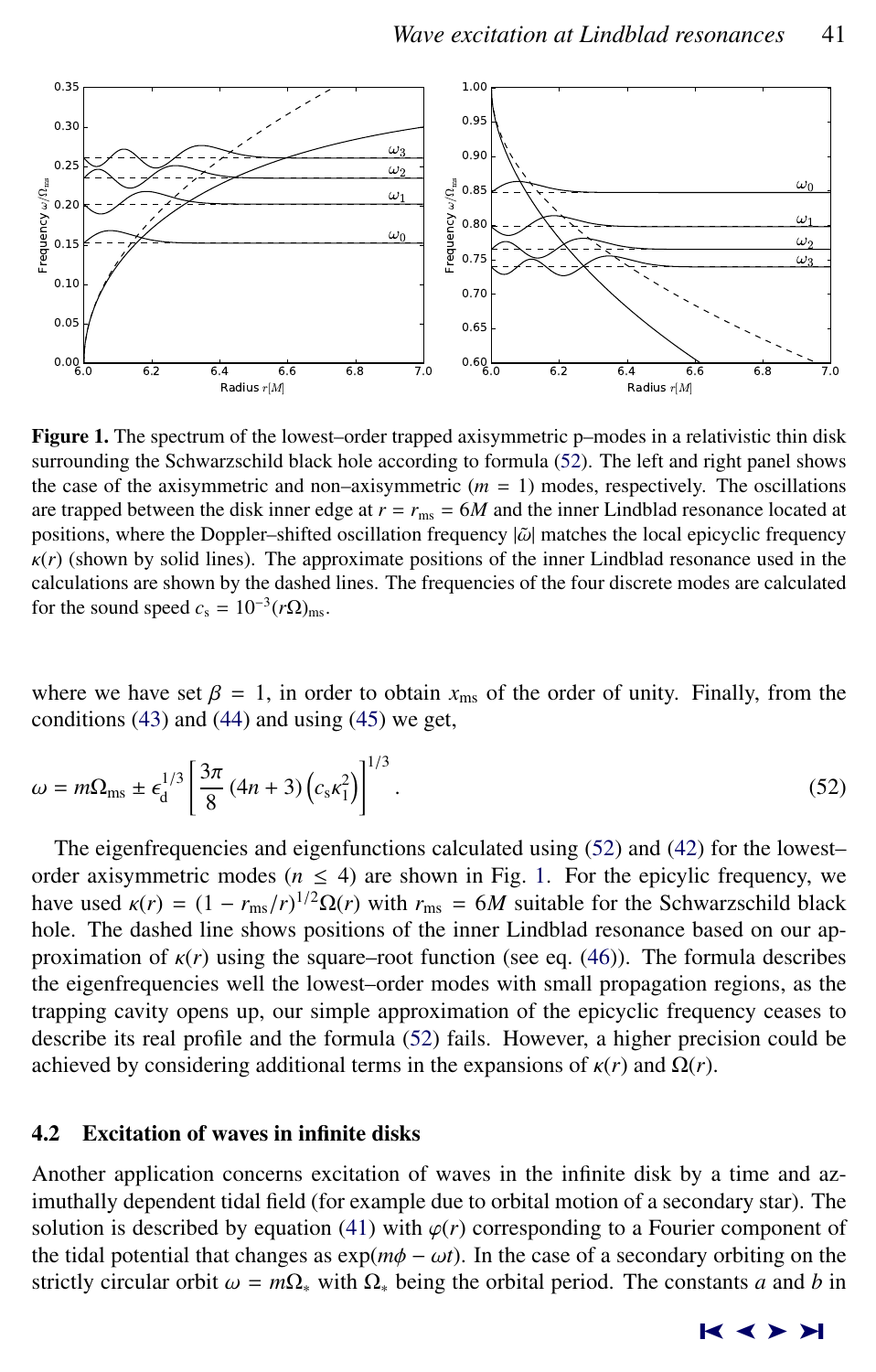the equation [\(41\)](#page-6-0) has to be fixed by boundary condition. For this, it is useful to explore asymptotic behavior of the solution far from the resonance. Suppose for the moment that wave is excited at the inner Lindblad resonance. The waves may propagate only at smaller radii where *D* is negative. Far from the resonance, at  $r \ll r_L$ , the solution behaves as

$$
\hat{u}(r, x) \sim \delta^{1/4} \frac{\tilde{\omega}}{\sqrt{4\pi r \Sigma k}} \left\{ \left[ a - \pi \psi_L \Phi_L - ib \right] \exp \left[ -\frac{i}{\epsilon_d} \left( \int_r^{r_L} k dr' + \frac{\pi}{4} \right) \right] \right\} \n+ \left[ a + \pi \psi_L \Phi_L + ib \right] \exp \left[ \frac{i}{\epsilon_d} \left( \int_r^{r_L} k dr' - \frac{\pi}{4} \right) \right] \right\} \n+ \frac{\delta}{D} \left( \tilde{\omega} \varphi' - \frac{2m\Omega}{r} \varphi \right),
$$
\n(53)

where  $k = -iq =$ √  $-D/c_s$ . The solution has three components. The first two terms in the helphad resonance brace bracket describe ingoing and outgoing waves with respect to the Lindblad resonance. The energy tcarried by the waves is transported with group velocity  $c_g = d\omega/dk = (k/\tilde{\omega})c_s^2$ .<br>The sign of c, determines whether the wave is ingoing or outgoing with respect to the res-The sign of  $c_g$  determines whether the wave is ingoing or outgoing with respect to the resonance. In our case of the inner Lindblad resonance and  $\omega > 0$ , the first term corresponds to the ougoing wave and the second one to the ingoing wave (compare to [Zhang and Lai,](#page-13-0) [2006\)](#page-13-0). The last third term represents a non–resonant non–wave response of the disk ('deformation') due to the tidal field. On the other side of the resonance, we have for  $r \gg r_L$ ,

$$
\hat{u}(r, x) \sim \delta^{1/4} \frac{\tilde{\omega}}{\sqrt{\pi r \Sigma q}} \left[ \frac{a}{2} \exp\left(-\frac{1}{\epsilon_d} \int_{r_L}^r q \, dr'\right) + b \exp\left(\frac{1}{\epsilon_d} \int_{r_L}^r q \, dr'\right) \right] + \frac{\delta}{D} \left( \tilde{\omega} \varphi' - \frac{2m\Omega}{r} \varphi \right),
$$
\n(54)

The solution comprises of two exponentials and the non–wave response that has the same form as in the other region.

A natural step is to put  $b = 0$ , what kills the divergent part of the solution (54) in the wave–evanescent region. Other constraint that fixes the constant  $a$  is imposed in wave– propagation region on (53). A traditional approach is to assume that the excited wave can propagate freely toward smaller radii, where it is either absorbed or damped by other physical processes like viscosity or turbulence. Then one requires the ingoing–wave part of the solution (53) to vanish what gives  $a = \pi \psi_L \Phi_L$ . The uniform approximation of the wave part of the solution then becomes

$$
\hat{u}_{\text{wave}}(r,x) = \frac{\pi \tilde{\omega}}{\sqrt{r \Sigma q}} \psi_{\text{L}} \Phi_{\text{L}} \chi^{1/4} \left[ \text{Ai}(x) - \text{i} \text{Gi}(x) \right]. \tag{55}
$$

In a more general case when the waves can be partially reflected back towards the resonance, let us introduce the complex reflectivity as a ratio of the ingoing and outgoing (i.e. outgoing and ingoing with respect to a reflector) wave amplitudes,

$$
R = \frac{a - \pi \psi_{\text{L}} \Phi_{\text{L}}}{a + \pi \psi_{\text{L}} \Phi_{\text{L}}}. \tag{56}
$$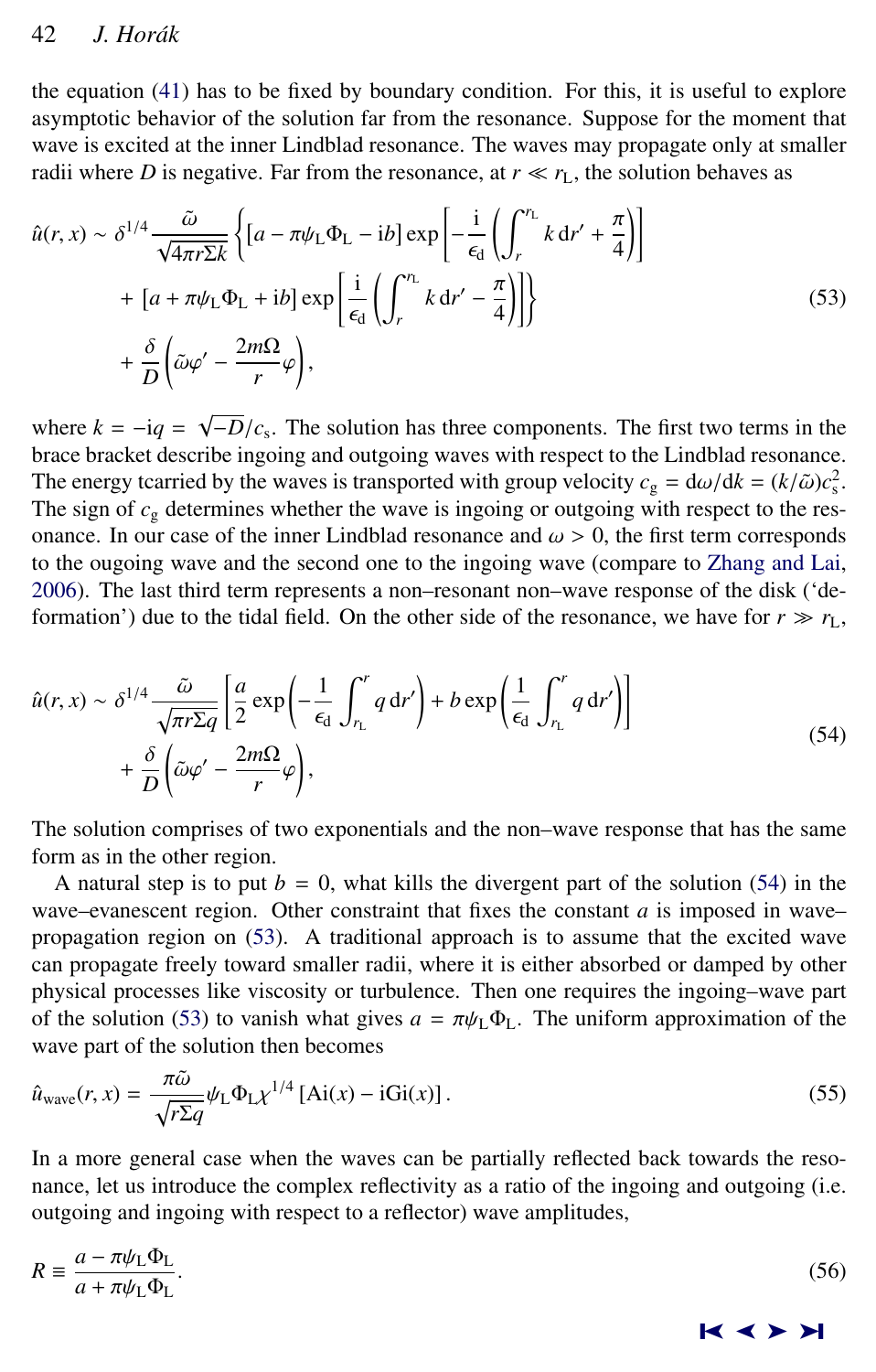<span id="page-10-0"></span>Then  
\n
$$
a = \frac{1+R}{1-R} \pi \psi_L \Phi_L
$$
\n(57)

and

$$
\hat{u}_{\text{wave}}(r,x) = \frac{\pi \tilde{\omega}}{\sqrt{r \Sigma q}} \psi_{\text{L}} \Phi_{\text{L}} \chi^{1/4} \left[ \frac{1+R}{1-R} \text{Ai}(x) - i \text{Gi}(x) \right]. \tag{58}
$$

We observe that in absence of the forcing ( $\Phi_L = 0$ ), the solution (58) is trivial,  $\hat{u}_{wave}(r, x) =$ 0, unless  $R = 1$ . The case  $R = 1$  corresponds to the situation when there exists a free oscillation mode whose eigenfrequency equals the frequency of the forcing and has to be treated in a different way.

#### 4.3 Asymptotic matching

Finally, few words on the possibility of using our approach in the cases when there are more than one Lindblad resonance in the disk. This is typically the case of relativistic disks, where the axisymmetric p–mode oscillations with frequencies close to the maximum of the epicylic frequency can penetrate the potential barrier and carry some energy out from the trapping region. Clearly, the solution [\(41\)](#page-6-0) cannot be applied to these situations, because the variable *x* does not know about the presence of the other resonances. Several attempts of the author to use non–monotonic functions instead of the always increasing or decreasing function  $\chi(r)$  have not provided a reasonably simple way of calculations yet. Hence, so far the only way how to treat these situations is asymptotic matching of individual expressions [\(41\)](#page-6-0) far from the resonances.

In order to demonstrate this procedure, let us consider a particular case of two Lindblad resonaces (inner and outer) located at radii  $r_1$  and  $r_2$  ( $r_1 < r_2$ ). The wave–evanescent region corresponds to the interval  $(r_1, r_2)$ , the regions corresponding to  $r < r_1$  and  $r > r_2$  allows waves to propagate freely. The solution [\(41\)](#page-6-0) describing a single Lindblad resonance can be applied on both the inner and outer resonance. Denote  $\hat{u}_1$  the solution corresponding to the inner resonance and  $\hat{u}_2$  the solution corresponding to the outer one. The inner solution  $\hat{u}_1$ is valid for  $r < r_2$ ; close to  $r_2$ ,  $\hat{u}_1$  breaks down because of presence of the outer resonance. Similarly the solution  $\hat{u}_2$  is valid for  $r > r_1$ . The evanescent region is the overlap, where both solutions are valid. Let us consider a radius *r* from the evanescent region, not too close to its boundaries. At this radius, the wave part of the solution  $\hat{u}_1$  behaves as

$$
\hat{u}_{1,\text{wave}}(r,x) \sim \frac{\delta^{1/4}\tilde{\omega}}{\sqrt{\pi r \Sigma q}} \left[ \frac{a_1}{2} \exp\left(-\frac{1}{\epsilon_d} \int_{r_1}^r q \, dr'\right) + b_1 \exp\left(\frac{1}{\epsilon_d} \int_{r_1}^r q \, dr'\right) \right] \tag{59}
$$

and similarly

$$
\hat{u}_{2,\text{wave}}(r,x) \sim \frac{\delta^{1/4}\tilde{\omega}}{\sqrt{\pi r \Sigma q}} \left[ \frac{a_2}{2} \exp\left(-\frac{1}{\epsilon_d} \int_r^{r_2} q \, dr'\right) + b_2 \exp\left(\frac{1}{\epsilon_d} \int_r^{r_2} q \, dr'\right) \right].\tag{60}
$$

By putting  $\hat{u}_{1,\text{wave}} = \hat{u}_{2,\text{wave}}$ , we obtain a relation between the constants  $a_1, b_1$  and  $a_2, b_2$ ,

$$
a_2 = 2\Psi_{12}b_1, \quad b_2 = \frac{1}{2}\Psi_{12}^{-1}a_1, \quad \Psi_{12} \equiv \exp\left(\frac{1}{\epsilon_d} \int_{r_1}^{r_2} q \, dr'\right).
$$
 (61)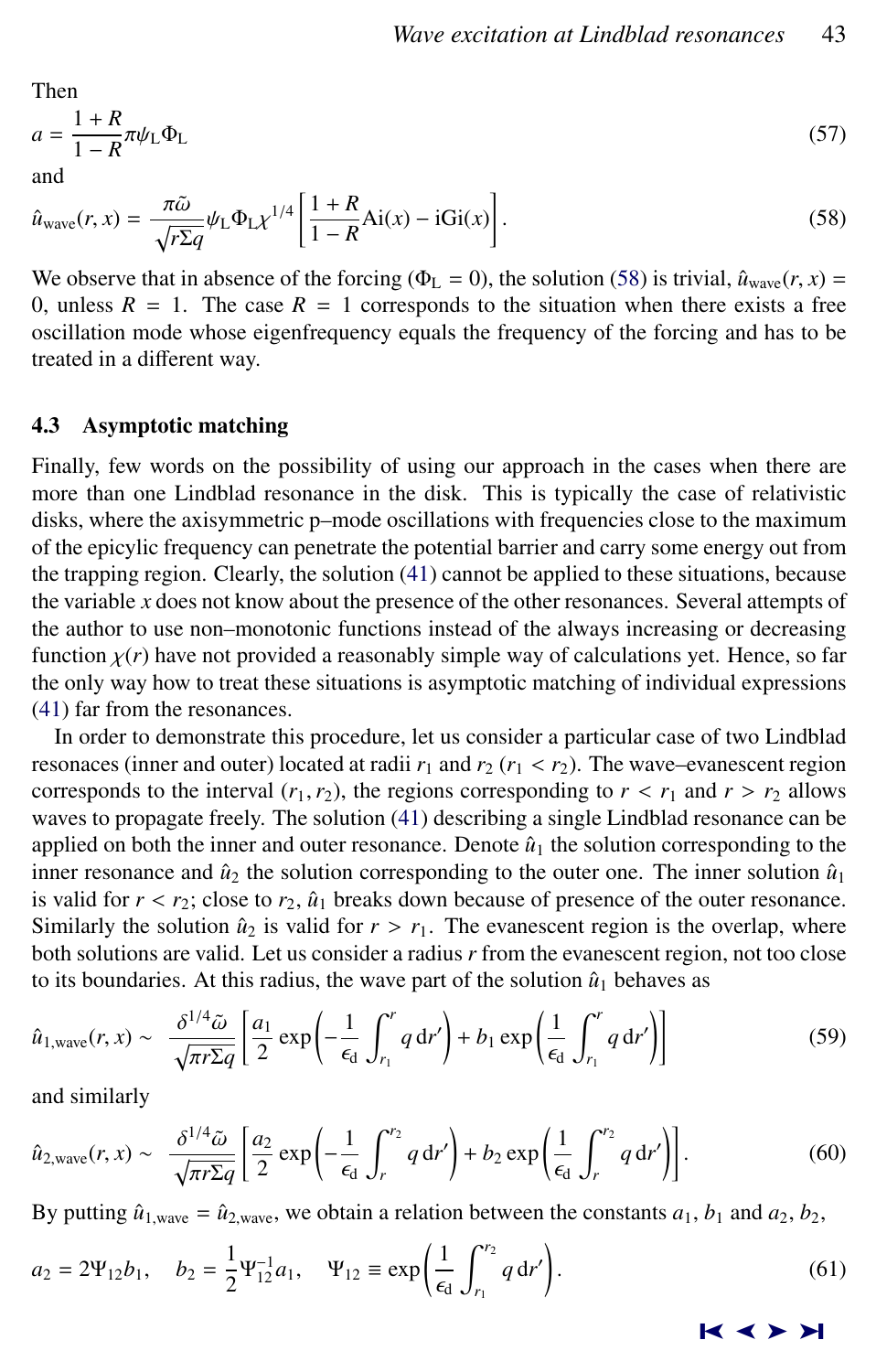

Figure 2. Example of matching the single–resonance solutions [\(41\)](#page-6-0) in the case when two Lindblad resonances are present. The inner and outer Linblad resonance are located at  $r_1 = 2$  and  $r_2 = 3$ , respectivelly (the radii are in arbitrary units  $r<sub>*</sub>$ ). For simplicity, we have assumed that  $D = -(r - r)$  $r_1$ )( $r - r_2$ ),  $r\Sigma$  = const and  $c_s$  to be 5% of the orbital velocity at  $r_1$ . Left panel shows the individual phase functions  $\chi_1(r)$  and  $\chi_2(r)$  calculated according to equation [\(28\)](#page-4-0). The right panel shows the solutions  $\hat{u}_1(r, x)$  and  $\hat{u}_2(r, x)$  for  $a_1 = 2$ ,  $b_1 = 0.001$  and  $a_2$  and  $b_2$  calculated using equation [\(61\)](#page-10-0). Well inside the evanscent region between the resonances, these two solutions coincide and one may switch from the one to another.

The relation between the functions  $\chi_1(r)$  and  $\chi_2(r)$  is

$$
\chi_2 = \left(\frac{3}{2}\ln\Psi_{12} - \chi_1^{3/2}\right)^{2/3}.\tag{62}
$$

An example of the matching procedure is shown in Fig. 2. In practice, one builds up the solution  $\hat{u}_1(r, x)$  and  $\hat{u}_2(r, x)$  independently using [\(41\)](#page-6-0) and [\(28\)](#page-4-0). Then constants *a* and *b* are fixed so that they satisfy relations [\(61\)](#page-10-0). And finally the solutions  $\hat{u}_1(r, x)$  and  $\hat{u}_2(r, x)$  are connected at an arbitrary radius  $r<sub>m</sub>$ , well inside the evanescent region. The response of the disk is thus given by a piecewise function,

$$
\hat{u}(r, x; a, b) = \begin{cases} \hat{u}_1(r, x; a, b), & r < r_m, \\ \hat{u}_2(r, x; 2\Psi_{12}b, \frac{1}{2}\Psi_{12}^{-1}a), & r \ge r_m. \end{cases}
$$
\n(63)

The relation (62) is satisfied authomatically.

# 5 CONCLUSION

In this note, we have introduced an alternative approach to calculations of wave excitation in thin disks. Our approach is based on the method of multiple scales and should be understood as an alternative to traditional and rather tedious calculations based on the method of matched asymptotic expansions. The main advantage of this method is in obtaining *global* solutions, what is especially useful in cases when one is interested in global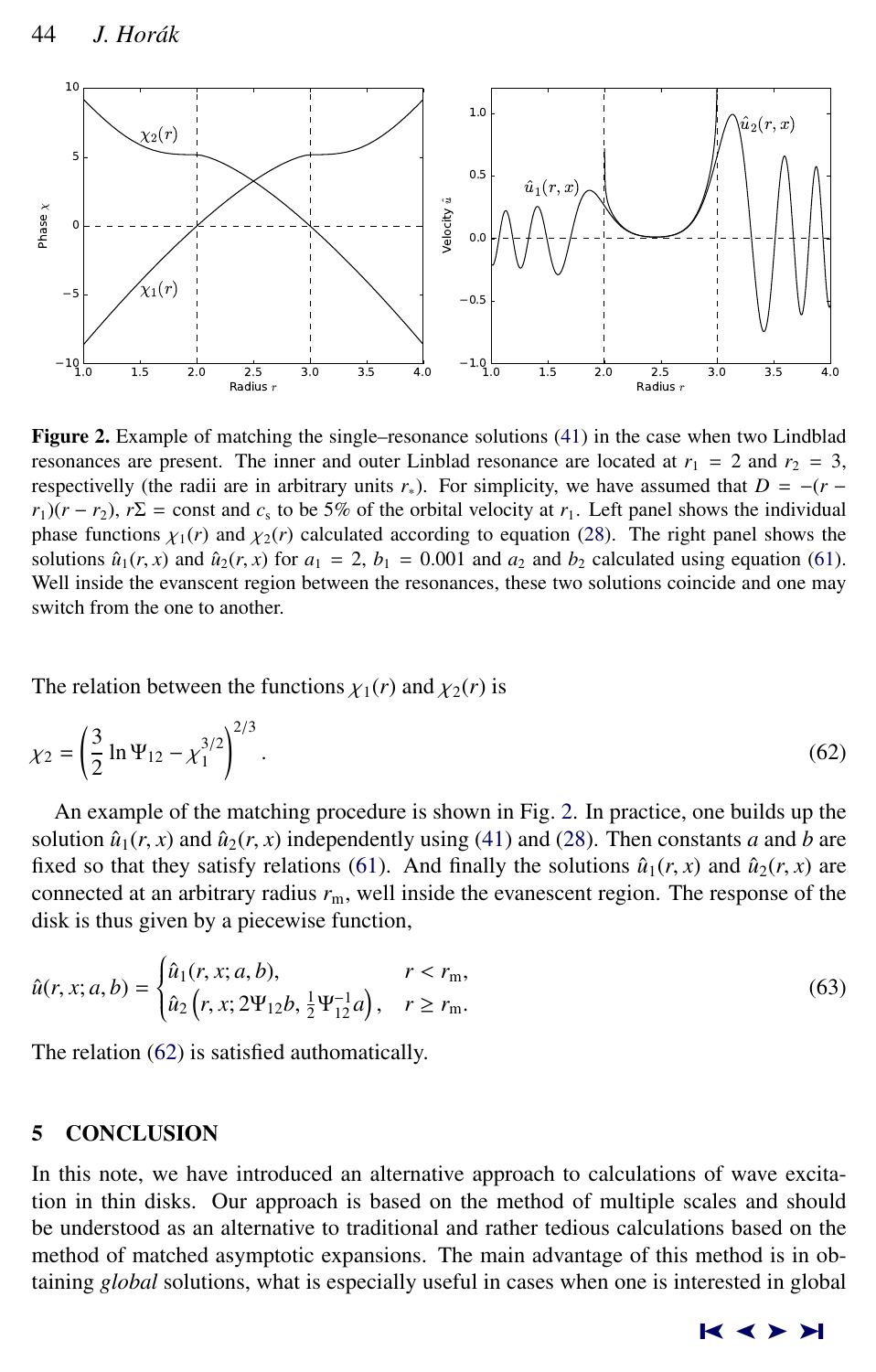<span id="page-12-0"></span>properties of the excited waves rather than in the process of excitation itself. The main applications of this method therefore include properties of trapped or partially trapped oscillations (modes). Another interesting feature of our global solution is that it clearly separates short–scale changes characteristic for waves behavior and the long–scale changes of wave overall properties such as their amplitudes and phases, as each of them occurs on a different variable. Finally, it has also immediately revealed a non–resonant response of the disk.

We have also presented two particular examples of using the method. In section [4.1,](#page-6-0) we have studied a discrete spectra of p–mode oscillations trapped close to inner edge in relativistic disks and derived an approximative general formula for their frequencies. Although this formula describes well only fundamental modes and first few overtones due to rather crude approximations we have made, extending its applicability by including higher order therms in description of profiles of orbital and epicyclic frequency is rather straightforward.

In section [4.2,](#page-8-0) we have revisited a textbook example of a disk response to the time and azimuthally dependent tidal field. Also in this case our method may be useful, especially in the cases when the excited waves maybe trapped or it may interact with other perturbations of the disk. Among possible applications are tidally driven eccentric instabilities during superhump events in dwarf novae (Lubow, 1991) or non–linear excitation of trapped g– modes in warped disks (Kato, 2004; Ferreira and Ogilvie, 2008). In the latter case however, it is necessary to extend our calculations to  $g$ -mode oscillations. We plan to revisit these problems in near future.

#### ACKNOWLEDGEMENTS

This work was supported by the GACR grant no.  $17-16287S$ .

#### **REFERENCES**

- Abramowicz, M. A., Horak, J. and Kluzniak, W. (2007), Modulation of the Neutron Star Boundary Layer Luminosity by Disk Oscillations, *Acta Astronomica*, 57, pp. 1–10.
- Ferreira, B. T. and Ogilvie, G. I. (2008), On an excitation mechanism for trapped inertial waves in discs around black holes, *Mounthly Notices Roy.Astronom.Soc.*, 386, pp. 2297–2310, [arXiv:](http://www.arxiv.org/abs/0803.1671) [0803.1671](http://www.arxiv.org/abs/0803.1671).
- Goldreich, P. and Tremaine, S. (1979), The excitation of density waves at the Lindblad and corotation resonances by an external potential, *Astrophys.J.*, 233, pp. 857–871.
- Horák, J. (2005), A possible mechanism for QPOs modulation in neutron star sources, Astronomische *Nachrichten*, 326, pp. 845–848, arXiv: [astro-ph/0511569](http://www.arxiv.org/abs/astro-ph/0511569).
- Kato, S. (2004), Resonant Excitation of Disk Oscillations by Warps: A Model of kHz QPOs, *PASJ*, 56, pp. 905–922, arXiv: [astro-ph/0409051](http://www.arxiv.org/abs/astro-ph/0409051).
- Kato, S. and Fukue, J. (1980), Trapped Radial Oscillations of Gaseous Disks around a Black Hole, *PASJ*, 32, p. 377.
- Lubow, S. H. (1991), A model for tidally driven eccentric instabilities in fluid disks, *Astrophys.J.*, 381, pp. 259–267.